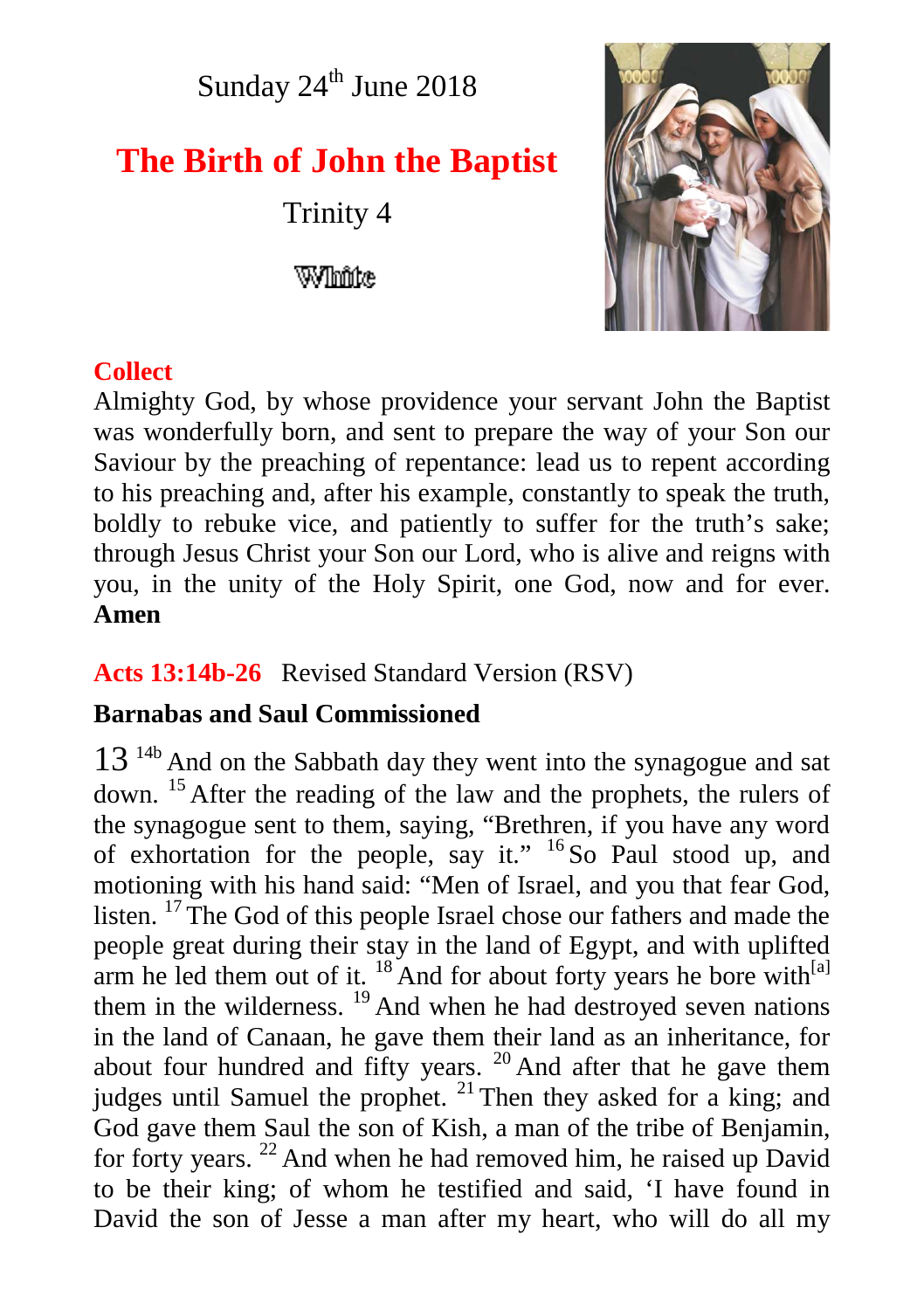will.' <sup>23</sup> Of this man's posterity God has brought to Israel a Saviour, Jesus, as he promised.  $24$  Before his coming John had preached a baptism of repentance to all the people of Israel.  $^{25}$  And as John was finishing his course, he said, 'What do you suppose that I am? I am not he. No, but after me one is coming, the sandals of whose feet I am not worthy to untie.'  $26$  "Brethren, sons of the family of Abraham, and those among you that fear God, to us has been sent the message of this salvation.

**Footnotes:** a. other ancient authorities read *cared for* (Deuteronomy 1.31).

**COMMENT:** This passage compares closely with Jesus' inaugural preaching at Nazareth (see Luke 4:16-30), which is similarly structured: synagogue instruction on the Sabbath contrasting public reactions. When entering a town, Paul's first visit was to the synagogue. See Acts 9:20 (Damascus); 14:1 (Iconium); 17:1-2 (Thessalonica), 17:10 (Beroea), 17:17 (Athens); 18:4 (Corinth), 18:19 (Ephesus); 19:8 (Ephesus). To Luke, Jesus came first to Jews and then to Gentiles. If Paul was dressed as a Pharisee, this would catch the attention of the local synagogue leaders and it would be natural to ask him to speak. The speech is probably not verbatim but a summary of what Paul said to an audience of Jews and Gentiles familiar with Judaism, based on speeches Luke actually heard on such occasions. The seven nations were the inhabitants of Palestine before the Israelites arrived: the Hittites, the Girgashites, the Amorites, the Canaanites, the Perizzites, the Hivites, and the Jebusites (Deuteronomy. 7:1; Joshua. 3:10; 24:11). Verse 24 is the reason for the inclusion of this passage in the lections for today.. John the Baptist is clearly viewed by the earliest Christians as being part of the schema or plan of salvation, but a prophet who clearly deferred to Jesus. The Jewish Historian writing in the second half of the first century mentions John the Baptist and his popularity. On visits to Jerusalem many members of the Synagogue will have heard about John the Baptist, and his murder by Herod. The noting of this martyr in the presentation of the Christian message, adds a further stamp of approval, to the qualification that Jesus was of the Davidic line (verse 23) and therefore standing in a line of Israel's faith leaders stretching back to Moses.

# **Luke 1:57-66, 80** English Standard Version (ESV)

#### **The Birth of John the Baptist**

1<sup>57</sup> Now the time came for Elizabeth to give birth, and she bore a son. <sup>58</sup> And her neighbours and relatives heard that the Lord had shown great mercy to her, and they rejoiced with her. <sup>59</sup> And on the eighth day they came to circumcise the child. And they would have called him Zechariah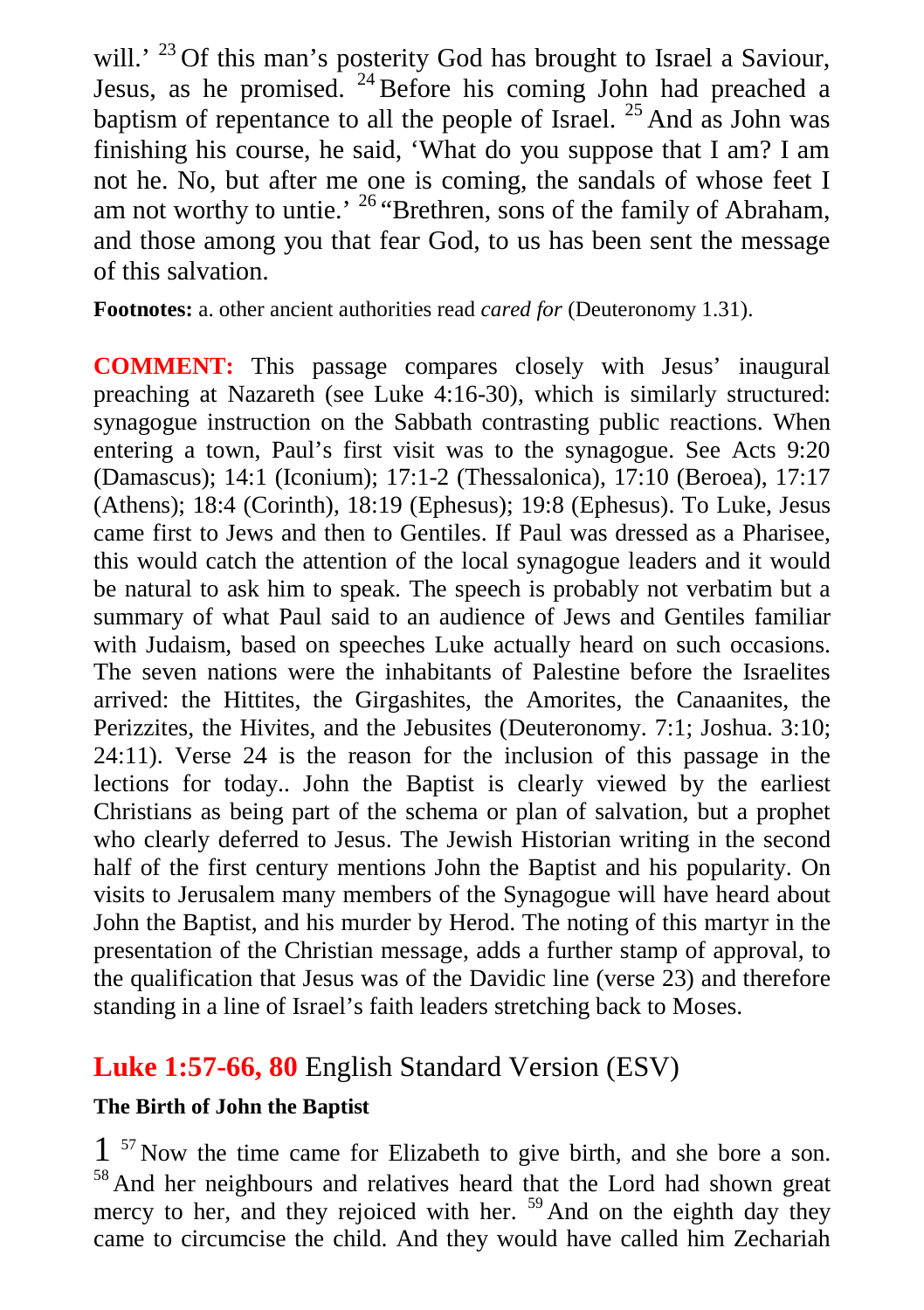after his father, <sup>60</sup> but his mother answered, "No; he shall be called John." <sup>61</sup> And they said to her, "None of your relatives is called by this name."  $62$  And they made signs to his father, inquiring what he wanted him to be called. <sup>63</sup> And he asked for a writing tablet and wrote, "His name is John." And they all wondered. <sup>64</sup> And immediately his mouth was opened and his tongue loosed, and he spoke, blessing God.  $<sup>65</sup>$  And fear came on all their</sup> neighbours. And all these things were talked about through all the hill country of Judea, <sup>66</sup> and all who heard them laid them up in their hearts, saying, "What then will this child be?" For the hand of the Lord was with him.

<sup>80</sup> And the child grew and became strong in spirit, and he was in the wilderness until the day of his public appearance to Israel.

**COMMENT:** Elizabeth is beyond child-bearing years; plus, she has been barren. At this stage in their lives their pregnancy is completely unexpected. The mysterious grace of this birth in their old age proclaims that this child and his life-project are the work of God. There is no human explanation for what is happening to them. There is a tradition in many families that the first born son takes on the name of his father. Here Zechariah breaks with what would have been a long held tradition in the family, having been bidden in a vision by the Archangel Gabriel (Luke 1:11). The Lord makes him unable to speak for the duration of the pregnancy. (Some wives might suggest that God should do that more regularly.) Zechariah is a man of faith, described in Luke's Gospel as "righteous in the eyes of God." Yet, his lack of faith in this particular offer from the Lord brings about this unusual chastisement. This old couple had become a family of three, and they recognised that this child would have a very special place in God's plan. "You my child shall be called the prophet of the Most High."

### **Psalm 85: 8-14** *Ostende nobis, Domine* Grail Psalter

### **R Let us see, O Lord, your mercy, and give us your saving help.**

<sup>8</sup> Let us see, O Lord, your mercy and give us your saving help. **R**

 $9^9$  I will hear what the Lord God has to say, a voice that speaks of peace, peace for his people and his friends and those who turn to him in their hearts.  $10$  His help is near for those who fear him and his glory will dwell in our land. **R**